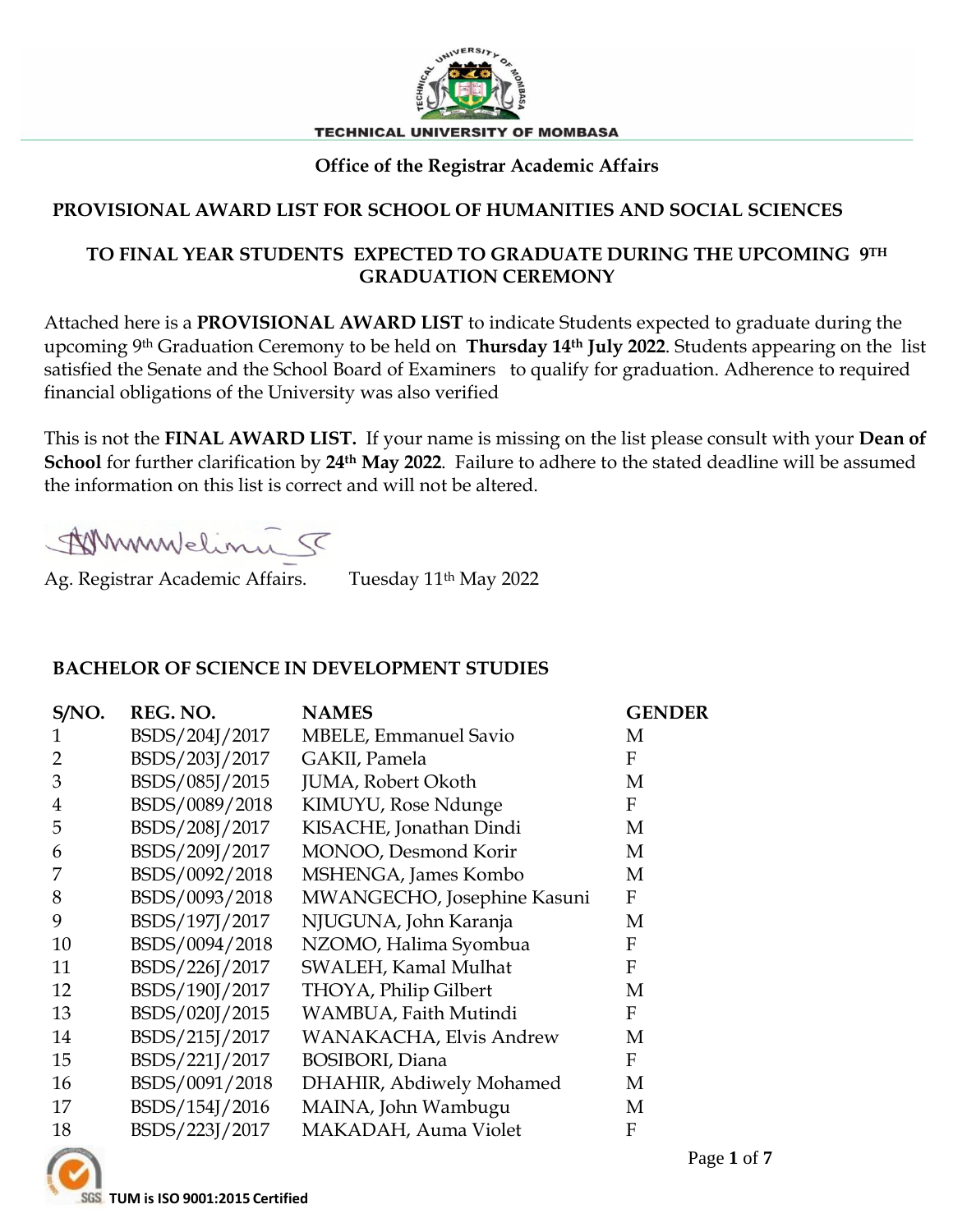| -19 | BSDS/212J/2017 | MOHAMMED, Hassan          | M  |
|-----|----------------|---------------------------|----|
| 20  | BSDS/0048/2016 | MUNIRA, Hamisi            | F. |
| 21  | BSDS/200J/2017 | <b>MUSAU Mbinya Mercy</b> | F. |
| 22  | BSDS/175J/2016 | OBWOGE, Hyrine Nyansarora | F. |
| 23  | BSDS/228J/2017 | OYUGA, Hassan Zena        | F. |
| 24  | BSDS/207J/2017 | SIRKOL, Prudence Chemtai  | F  |
| 25  | BSDS/0111/2018 | WAKUTHII, Maurine John    | F. |
|     |                |                           |    |

## **BACHELOR OF INFORMATION SCIENCE**

| $\mathbf{1}$   | BIS/0009/2017 | MBITI, Joseph Kitonga     | M |
|----------------|---------------|---------------------------|---|
| 2              | BIS/0012/2017 | NYAMASIO, Jonathan Mwamwe | M |
| 3              | BIS/0006/2017 | RUNYA, Janet Munyazi      | F |
| $\overline{4}$ | BIS/0003/2017 | MWANAISHA, Ali Mwameli    | F |
| -5             | BIS/0005/2017 | KANANA, Ema Subira        | E |

# **BACHELOR OF JOURNALISM AND MASS COMMUNICATION**

| S/NO.          | REG. NO.       | <b>NAMES</b>                  | <b>GENDER</b>             |
|----------------|----------------|-------------------------------|---------------------------|
| 1              | BJMC/280J/2017 | KYALO, Victor Mutisia         | M                         |
| $\overline{2}$ | BJMC/232J/2017 | MUYONGA, Catherine Tsikhabi   | $\mathbf F$               |
| 3              | BJMC/277J/2017 | ODHIAMBO, Byron Ouma          | M                         |
| $\overline{4}$ | BJMC/224J/2017 | ABDALLAH, Nuru Tatu           | $\mathbf F$               |
| 5              | BJMC/049J/2015 | <b>BURUDI</b> , Brian Mukoya  | M                         |
| 6              | BJMC/246J/2017 | CHEPTOO, Brenda               | $\boldsymbol{F}$          |
| 7              | BJMC/273J/2017 | CHIEF, Dennis Abner           | $\mathbf M$               |
| 8              | BJMC/241J/2017 | GACHURA, Lydia Nyambura       | $\mathbf F$               |
| 9              | BJMC/272J/2017 | GEKONGE, Fred Ombati          | M                         |
| 10             | BJMC/216J/2017 | GICHIRU Wanjiku Mary          | ${\bf F}$                 |
| 11             | BJMC/212J/2017 | GITHINJI, Agnes Wangechi      | $\mathbf{F}$              |
| 12             | BJMC/249J/2017 | <b>IMINZA, Doreen Meshaka</b> | ${\bf F}$                 |
| 13             | BJMC/247J/2017 | IRERI, Muriuki Ignatius       | M                         |
| 14             | BJMC/0165/2018 | KAHUNGU, Asena Hilda          | ${\bf F}$                 |
| 15             | BJMC/253J/2017 | KOECH, Moureen Chepchirchir   | $\boldsymbol{\mathrm{F}}$ |
| 16             | BJMC/218J/2017 | MACHARIA, Zainabu John        | F                         |
| 17             | BJMC/258J/2017 | MAGENA, Robin Choti           | M                         |
| 18             | BJMC/287J/2017 | MARUGA, Prudence Muthoni      | $\overline{F}$            |
| 19             | BJMC/236J/2017 | MBAKA, Thomas Ian             | M                         |
| 20             | BJMC/244J/2017 | MOGIRE, Deon Nyakerario       | ${\bf F}$                 |
| 21             | BJMC/259J/2017 | MULUNGO, Moses Nyongesa       | M                         |
| 22             | BJMC/226J/2017 | MUMO, Mawia                   | M                         |
| 23             | BJMC/221J/2017 | MUNYALO, Mwanzia              | M                         |
| 24             | BJMC/237J/2017 | MURAGU, Mercyline Onguti      | F                         |
| 25             | BJMC/225J/2017 | MUSEMBI, Elisha Mulu          | M                         |
| 26             | BJMC/0138/2017 | MWANGANDI, Brian Ngonyo       | M                         |
| 27             | BJMC/207J/2017 | MWANGI, Florence Wangechi     | F                         |
| 28             | BJMC/208J/2017 | MWAURA, Dennis Stanley        | M                         |

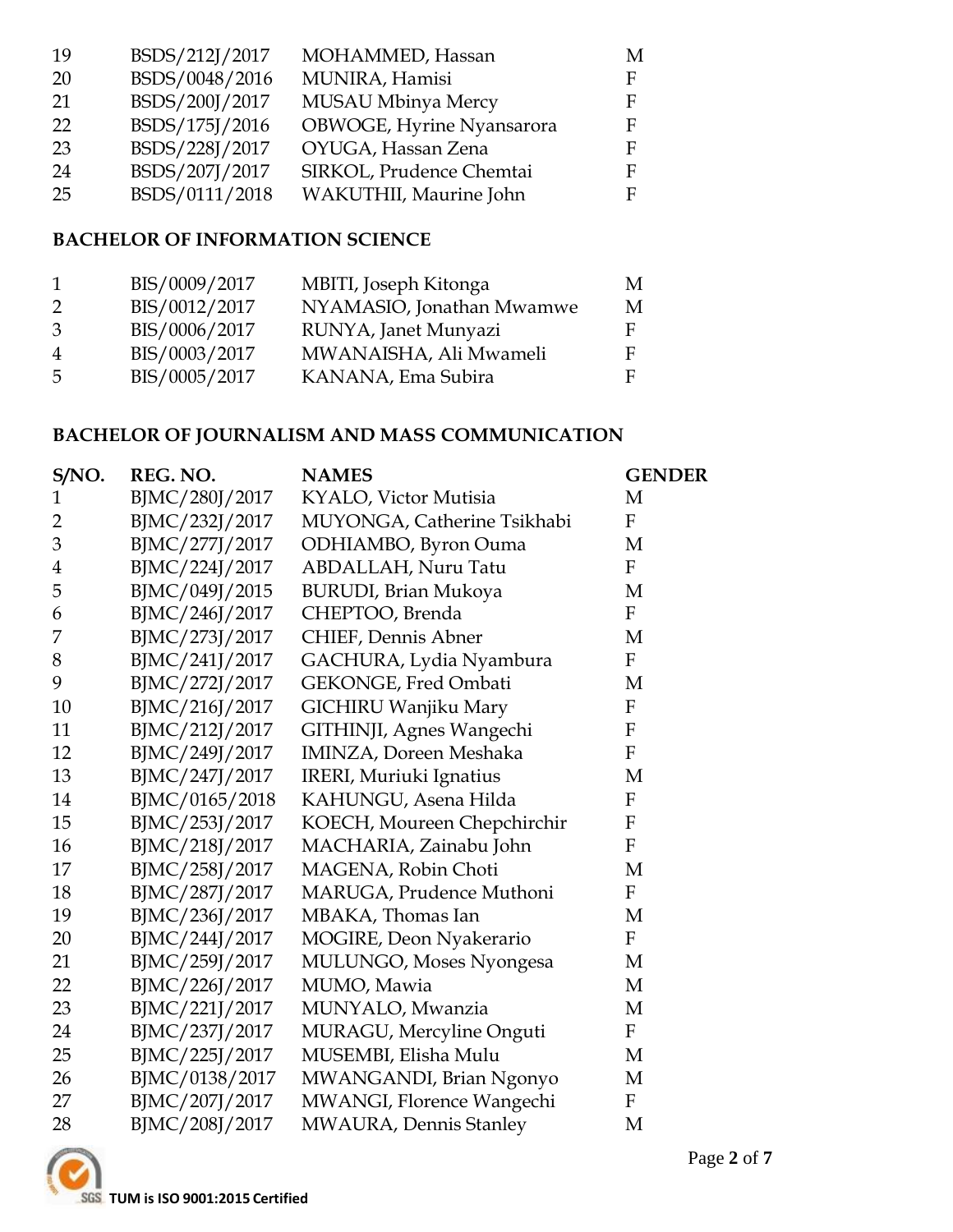| BJMC/0154/2018 | MWETHYA, Esther Nzuma          | F |
|----------------|--------------------------------|---|
| BJMC/0141/2017 | NDUTA, Wilson Kamau            | F |
| BJMC/271J/2017 | NYABUTO, Blair Nyarumba        | M |
| BJMC/282J/2017 | ODOYO, Samuel Ochieng          | M |
| BJMC/279J/2017 | <b>ONDIEKI</b> , Steve Mokaya  | М |
| BJMC/260J/2017 | OTE, Frankline                 | М |
| BJMC/278J/2017 | SAUSI, Brian Isoe              | M |
| BJMC/239J/2017 | VUGUTSA, Bethel Kitangala      | F |
| BJMC/0129/2017 | WAMBULWA, Diana Nangila        | F |
| BJMC/256J/2017 | WANYONYI, Cyprian              | M |
| BJMC/266J/2017 | <b>WANZETSE, Lavine Onyoba</b> | F |
| BJMC/251J/2017 | ASHUBWE, Michelle Anzaya       | F |
| BJMC/228J/2017 | MARANGU, Mack Muthomi          | M |
| BJMC/240J/2017 | NG'ANG'A, Esther Njeri         | F |
| BJMC/250J/2017 | NG'ANG'A, Joy Waithera         | F |
| BJMC/238J/2017 | VOSENA, Vihenda Lizzy          | F |
|                |                                |   |

# **BACHELOR OF BROADCAST JOURNALISM**

| S/NO. | REG. NO.      | <b>NAMES</b>                    | <b>GENDER</b> |
|-------|---------------|---------------------------------|---------------|
|       | BBJ/082J/2017 | <b>ASAGI, Christine Midevah</b> | F             |
|       | BBJ/096J/2017 | <b>BOSIRE, Eric Nyaanga</b>     | M             |
| 3     | BBJ/076J/2017 | KIPKIRUI, Emmanuel              | M             |
| 4     | BBJ/068J/2017 | MAWIRA, Benson                  | M             |
| 5     | BBJ/056J/2017 | MWANGI, Gibson Wanjiru          | M             |
| 6     | BBJ/103J/2017 | OBALA, Edwin Ochieng            | M             |
|       | BBJ/079J/2017 | OCHIENG, Eliezar Babu           | M             |
| 8     | BBJ/072J/2017 | PETTY, Sheryl                   | F             |
| 9     | BBJ/065J/2017 | WAMBUA, Victoria Mbinya         | F             |
| 10    | BBJ/090J/2017 | WESANZA, Kevin Manyasa          | M             |
| 11    | BBJ/058J/2017 | KAMUYU, Benson Mwangi           | М             |
| 12    | BBJ/069J/2017 | KURIA, Elizabeth Wairigu        | F             |
| 13    | BBJ/070J/2017 | MUCEE, Stephen Kibaki           | М             |

# **BACHELOR OF SCIENCE IN TOURISM MANAGEMENT**

| S/NO.     | REG. NO.       | <b>NAME</b>               | <b>GENDER</b> |
|-----------|----------------|---------------------------|---------------|
|           | BSTM/120J/2016 | CHEBET, Charlene          | F             |
|           | BSTM/518J/2017 | HANNINGTON, Apollo        | M             |
| 3         | BSTM/092J/2016 | KAMOTHO, Kelvin Maina     | M             |
| 4         | BSTM/521J/2017 | KEVERENGE, Noreen Muhonja | F             |
| 5         | BSTM/461J/2017 | KOMBO, Ali Mrinzi         | M             |
| 6         | BSTM/074J/2015 | LOUIS, Gilbert            | М             |
|           | BSTM/538J/2017 | MBOHA, John Dickens       | M             |
| 8         | BSTM/484J/2017 | MBOYA, Ruth               | F             |
| 9         | BSTM/090J/2016 | NASIRUMBI, Irene          | F             |
| <b>10</b> | BSTM/473J/2017 | NYOIKE, Allan Kuria       | M             |
|           | BSTM/529J/2017 | OKUKU, Maurice            | М             |

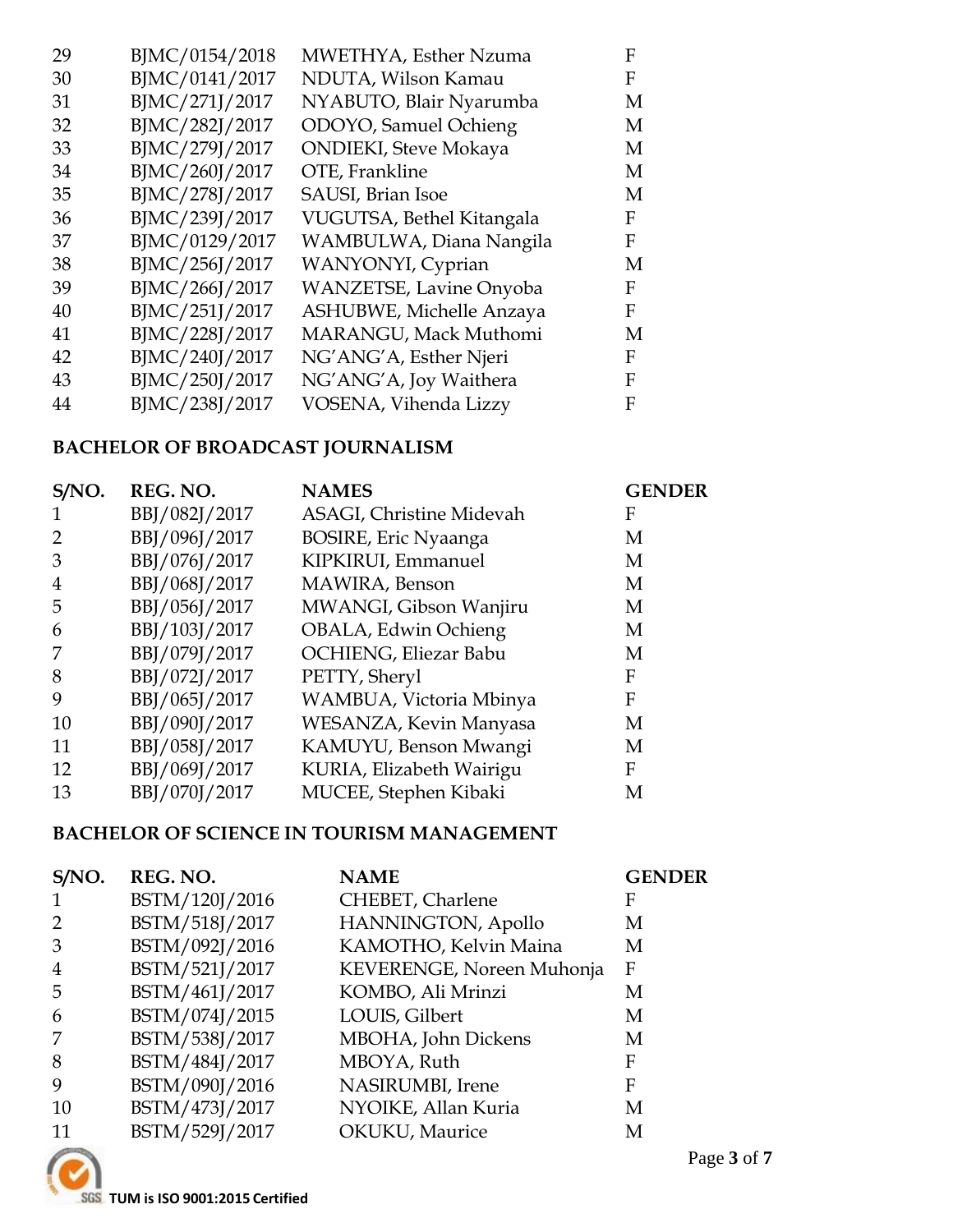| 12        | BSTM/541J/2017 | ONDUU, Paul Onyango     | M |
|-----------|----------------|-------------------------|---|
| 13        | BSTM/063J/2015 | OSAMBA, Norah           | F |
| -14       | BSTM/479J/2017 | TINGA, Manoti Jonah     | M |
| 15        | BSTM/478J/2017 | WAMBURA, Kelvin Kariuki | M |
| 16        | BSTM/123J/2016 | GATAMBIA, Gedion        | M |
| 17        | BSTM/119J/2016 | MWANGI, Dennis          | M |
| 18        | BSTM/103J/2016 | NJAGI, Mwenda Mark**    | M |
| 19        | BSTM/049J/2015 | WABUKO, Emma Nandera    | F |
| <b>20</b> | BSTM/006J/2015 | WACHIRA, Kevin Sam      | M |

#### **BACHELOR OF TECHNOLOGY IN HOTEL AND HOSPITALITY MANAGEMENT**

| S/NO.     | REG. NO.       | <b>NAME</b>                 | <b>GENDER</b> |
|-----------|----------------|-----------------------------|---------------|
|           | BTHM/155J/2017 | AUMA, Valerie               | F             |
|           | BTHM/114J/2017 | <b>BUNDI</b> , Mercy        | F             |
| 3         | BTHM/0048/2017 | MBATHI, Moses Mwangi        | М             |
| 4         | BTHM/109J/2017 | MULI, Racheal Kasyoka       | F             |
| 5         | BTHM/049J/2016 | MURIITHI, Macharia Hiram    | М             |
| 6         | BTHM/143J/2017 | OOKO, Grace Atieno          | F             |
|           | BTHM/092J/2016 | AMONDI, Verah Dothia        | F             |
| 8         | BTHM/070J/2016 | IJAMI, Nelson Idagiba       | М             |
| 9         | BTHM/121J/2017 | KIMANZI, Ruth Mwende        | F             |
| <b>10</b> | BTHM/0046/2017 | MSHIMBA, Elizabeth Mkanyika | F             |
| 11        | BTHM/119J/2017 | MUNYOKI, Joshua             | M             |
| 12        | BTHM/072J/2016 | NEKESA, Faith               | F             |
| 13        | BTHM/059J/2016 | ORERA, Vincent Ochieng'     | Μ             |

## **DIPLOMA IN COUNTY GOVERNANCE AND ETHICS**

| S/NO. | REG. NO.       | <b>NAMES</b>                   | <b>GENDER</b> |
|-------|----------------|--------------------------------|---------------|
|       | DCGE/106J/2018 | <b>APIYO, Celestine Olwal</b>  | F             |
| 2     | DCGE/193J/2019 | <b>BUKUNO, Sobaale Halkano</b> | F             |
| 3     | DCGE/199J/2019 | ESIKANDA, Pharine              | F             |
| 4     | DCGE/0019/2019 | JOYCE, Fitina Kadhengi         | F             |
| 5     | DCGE/095J/2018 | <b>KALIMI</b> , Eunice Musili  | F             |
| 6     | DCGE/185J/2019 | KHADIJA, Hassan Ramadhan       | F             |
|       | DCGE/192J/2019 | KILONZO, Pauline Mawia         | F             |
| 8     | DCGE/073J/2018 | MBOGO, Laventa                 | F             |
| 9     | DCGE/168J/2019 | MIGALUSHA, Esther              | F             |
| 10    | DCGE/143J/2019 | MUNYASYA, David Kyalo          | M             |
| 11    | DCGE/069J/2018 | MUTANU, Nancy Muema            | F             |
| 12    | DCGE/025J/2017 | MUTURI, Joseph Kamau           | M             |
| 13    | DCGE/178J/2019 | MWANIA, Magdalene Mwende       | F             |
| 14    | DCGE/204J/2019 | NETO, Sophie Adhiambo          | F             |
| 15    | DCGE/130J/2019 | OTIENO, Fidel Omondi           | M             |
| 16    | DCGE/131J/2019 | OUMA, Ronny Ouma               | M             |
| 17    | DCGE/0020/2019 | SOPHY, Khamala Busuru          | F             |
| 18    | DCGE/161J/2019 | MWANGANGI, Joseph Mutisya      | M             |



**TUM is ISO 9001:2015 Certified**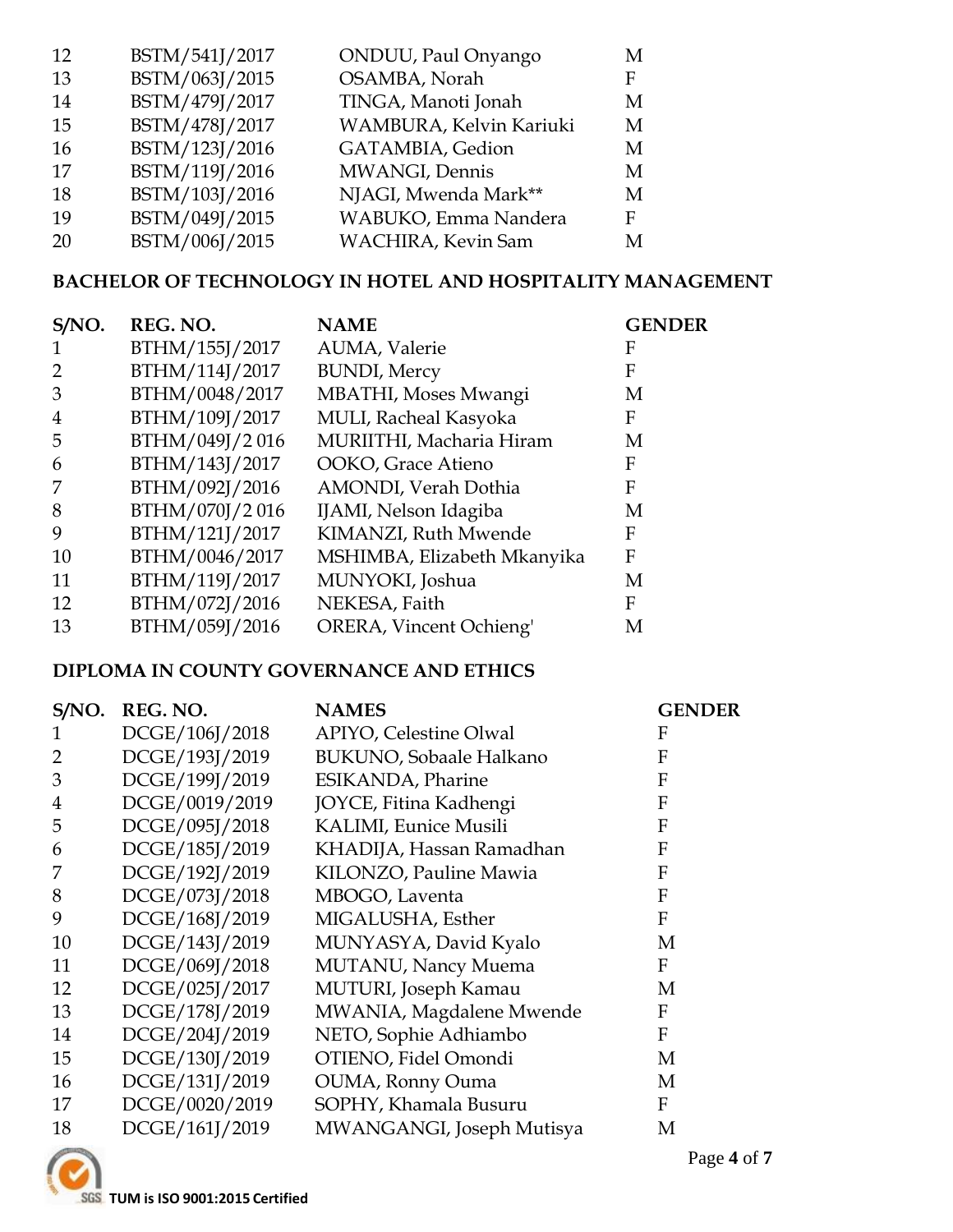| 19 | DCGE/177J/2019 | NABOLI, Catherine Nangira |  |
|----|----------------|---------------------------|--|
| 20 | DCGE/184J/2019 | NGIRU, Hyline Gisemba     |  |

## **DIPLOMA IN COMMUNITY DEVELOPMENT AND COUNSELING**

| S/NO. | REG. NO.       | <b>NAMES</b>                  | <b>GENDER</b>             |
|-------|----------------|-------------------------------|---------------------------|
| 1     | DCDC/0314/2019 | ABIYO, Zimba Adnan            | M                         |
| 2     | DCDC/143J/2019 | ABUBAKAR, Firdaus Mbula       | F                         |
| 3     | DCDC/127J/2019 | <b>ACHANDO</b> , Paivy        | F                         |
| 4     | DCDC/0315/2019 | AHMED, Samiha Abdulhakim      | $\boldsymbol{F}$          |
| 5     | DCDC/106J/2019 | <b>ATIENO, Grace Esther</b>   | $\boldsymbol{F}$          |
| 6     | DCDC/0299/2019 | <b>BARAKA, Micah Patrick</b>  | M                         |
| 7     | DCDC/0306/2019 | CHARO, Tracy Jumwa            | F                         |
| 8     | DCDC/147J/2019 | CHEPCHIRCHIR, Abigael         | F                         |
| 9     | DCDC/136J/2019 | CHEPCHIRCHIR, Elsy Jedida     | $\boldsymbol{F}$          |
| 10    | DCDC/125J/2019 | CHEPKORIR, Faith              | F                         |
| 11    | DCDC/0302/2019 | CHIMBOGA, Bint Salim          | F                         |
| 12    | DCDC/114J/2019 | <b>GATWIRI, Vivien Ncooro</b> | F                         |
| 13    | DCDC/0309/2019 | GUMBA, Loice Atieno           | $\mathbf F$               |
| 14    | DCDC/155J/2019 | <b>JUMAH</b> , Juliet Jolyne  | $\boldsymbol{\mathrm{F}}$ |
| 15    | DCDC/105J/2019 | KIPTUM, Mercy Chepkorir       | $\mathbf{F}$              |
| 16    | DCDC/103J/2019 | KYALE, Hevyonne Mawia         | $\boldsymbol{\mathrm{F}}$ |
| 17    | DCDC/0277/2019 | MOHAMMED, Arafa               | $\mathbf F$               |
| 18    | DCDC/149J/2019 | MUNYIVA, Mercy Mumbi          | F                         |
| 19    | DCDC/074J/2019 | MUTUA, Simon Muthama          | M                         |
| 20    | DCDC/0310/2019 | MWAKANYENZE, Meswalehe S      | F                         |
| 21    | DCDC/138J/2019 | MWAPESA, Tumu Salim           | $\boldsymbol{F}$          |
| 22    | DCDC/124J/2019 | MWENDA, AnnJoy Makena         | $\boldsymbol{\mathrm{F}}$ |
| 23    | DCDC/117J/2019 | NAKHAYO, Mercy Jiliana        | F                         |
| 24    | DCDC/050J/2018 | NIMGUTA, Mwanahamisi          | $\boldsymbol{F}$          |
| 25    | DCDC/160/2019  | NJIRI, Tony Dickens           | M                         |
| 26    | DCDC/0217/2019 | NJURAITA, Sharon Njeri        | $\boldsymbol{F}$          |
| 27    | DCDC/070J/2018 | NZARO, Lydia                  | F                         |
| 28    | DCDC/131/2019  | ODOYO, Sheril Atieno          | $\boldsymbol{F}$          |
| 29    | DCDC/0297/2019 | OKUL, Sherol                  | F                         |
| 30    | DCDC/083J/2019 | <b>ONGAYA, Mervine Kwanzu</b> | M                         |
| 31    | DCDC/121J/2019 | ONYANGO, Akinyi Jael          | F                         |
| 32    | DCDC/109J/2019 | OTIENO, Diana Adhiambo        | F                         |
| 33    | DCDC/0291/2019 | SAFINA, Ramadhan, Kajembe     | F                         |
| 34    | DCDC/145J/2019 | SYOMBO, Maryanna Mujema       | F                         |
| 35    | DCDC/020J/2018 | WATHIARI, Naomi Wanjiru       | $\boldsymbol{F}$          |
| 36    | DCDC/0223/2017 | <b>BOLI</b> , Brian           | M                         |
| 37    | DCDC/0040/2015 | KAHINDI, James Ndegwa         | M                         |
| 38    | DCDC/111J/2019 | KANINI, Jemimah               | F                         |
| 39    | DCDC/129J/2019 | KATHAMBI, Faith Muthami       | M                         |
| 40    | DCDC/101J/2019 | KUNGU, Mwanatumu Salim        | F                         |
| 41    | DCDC/156J/2019 | MUTUA, Rohan Mshuza           | M                         |

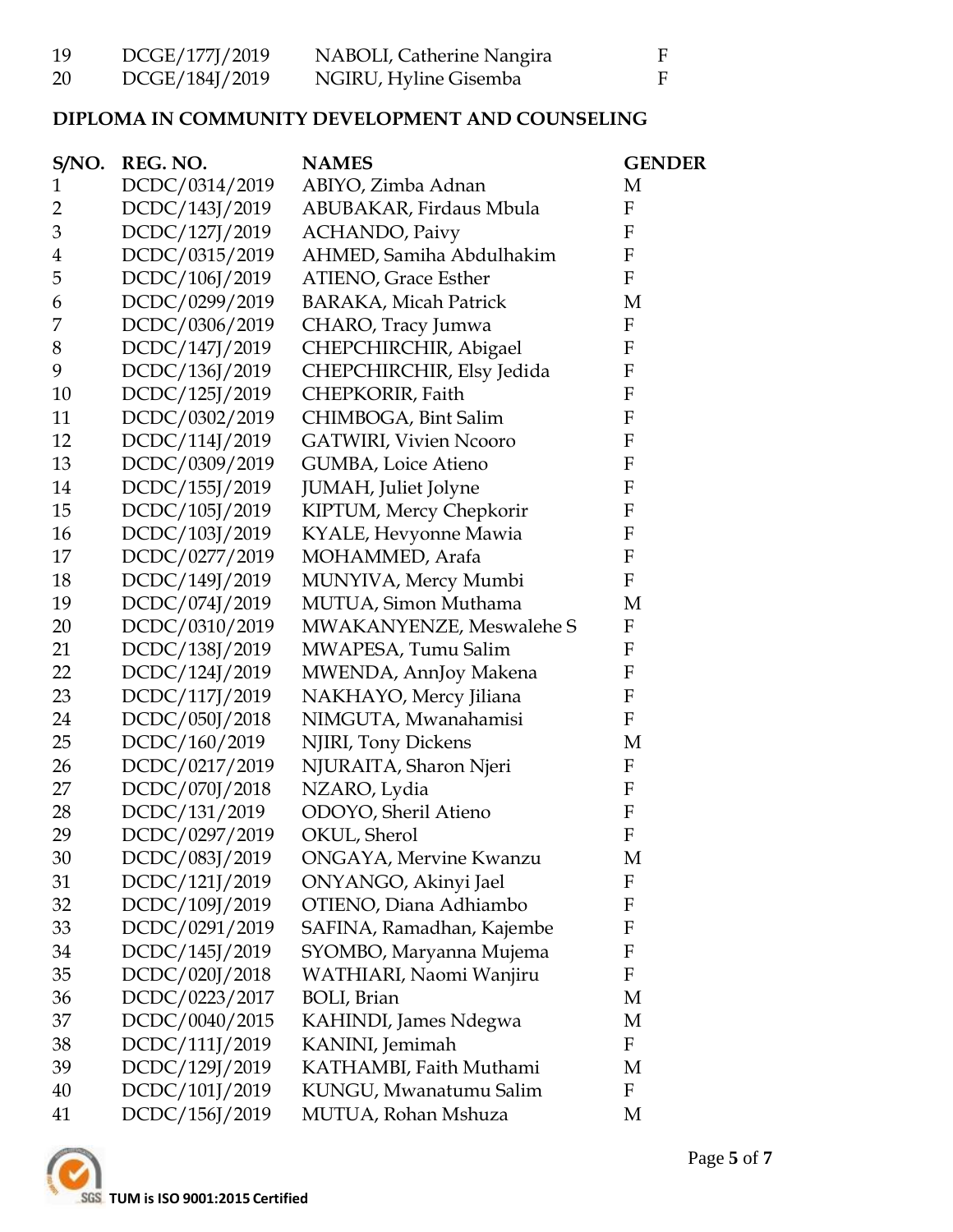| 42 | DCDC/161J/2019 | NYAMBAKA, Scoviah            | н |
|----|----------------|------------------------------|---|
| 43 | DCDC/094J/2019 | <b>OMONDI</b> , Philip Odira | M |
| 44 | DCDC/0244/2018 | OTIENO, Nelly Atieno         | E |
| 45 | DCDC/0266/2018 | TSUMO, Belkish Masudi        | E |

## **DIPLOMA IN LIBRARY AND INFORMATION SCIENCES**

| S/NO.          | REG. NO.       | <b>NAMES</b>                   | <b>GENDER</b>             |
|----------------|----------------|--------------------------------|---------------------------|
| $\mathbf{1}$   | DLIS/118J/2018 | AKUMU, Patricia                | F                         |
| $\overline{2}$ | DLIS/178J/2019 | <b>ATIENO</b> , Venalizer      | F                         |
| 3              | DLIS/152J/2019 | BARAKA, Kassim Changawa        | M                         |
| 4              | DLIS/169J/2019 | FRANCISCAR, Kanze Tsofa        | F                         |
| 5              | DLIS/188J/2019 | JALDESA, Halima Rahma          | F                         |
| 6              | DLIS/140J/2019 | KATHURIMA, Collins             | M                         |
| 7              | DLIS/113J/2018 | KHASOAH, Cylider               | ${\bf F}$                 |
| 8              | DLIS/209J/2019 | LUBANGA, Auma Christine        | F                         |
| 9              | DLIS/208J/2019 | MUMBUA, Faith Muthiani         | F                         |
| 10             | DLIS/195J/2019 | MUNIKA, Fostine                | $\overline{F}$            |
| 11             | DLIS/167J/2018 | MUSUNDI, Auma Valeria          | $\mathbf{F}$              |
| 12             | DLIS/189J/2019 | NYAWIIRA, Risper               | F                         |
| 13             | DLIS/194J/2019 | NYERERE, Veronicah Modi        | $\mathbf{F}$              |
| 14             | DLIS/186J/2019 | <b>OCHIENG, Faith Otieno</b>   | F                         |
| 15             | DLIS/158J/2019 | ODULA, Awour Flavia            | F                         |
| 16             | DLIS/051J/2017 | OTIENO, Jessica Auma           | ${\bf F}$                 |
| 17             | DLIS/174J/2019 | <b>OWINO</b> , Achieng Elvine  | $\mathbf{F}$              |
| 18             | DLIS/0018/2019 | SALIM, Abdulbasit Hemed        | M                         |
| 19             | DLIS/166J/2019 | <b>WAITHERA</b> , Eunice       | $\mathbf{F}$              |
| 20             | DLIS/041J/2017 | WAKHUNGU, Brian Njasi          | M                         |
| 21             | DLIS/139J/2019 | <b>BARASA, Wesonga Erasmus</b> | M                         |
| 22             | DLIS/079J/2018 | CHEPNGENO, Doreen              | $\mathbf{F}$              |
| 23             | DLIS/193J/2019 | <b>IRERI, Anne Rose</b>        | F                         |
| 24             | DLIS/136J/2019 | KHISA, Laban                   | M                         |
| 25             | DLIS/212J/2019 | MUGAMBI, Calorine Kathambi     | $\mathbf{F}$              |
| 26             | DLIS/180J/2019 | MUSOMBI, Purity Nasambu        | $\mathbf F$               |
| 27             | DLIS/176J/2019 | WANYAMA, Daisy Adikinyi        | $\boldsymbol{\mathrm{F}}$ |
|                |                |                                |                           |

#### **DIPLOMA IN ARCHIVES AND RECORDS MANAGEMENT**

| S/NO.          | REG. NO.       | <b>NAMES</b>               | <b>GENDER</b> |
|----------------|----------------|----------------------------|---------------|
|                | DARM/031J/2017 | ANYANGO, Vivian Nyambura   | F             |
| 2              | DARM/139J/2019 | <b>AWUOR, Mary Atieno</b>  | F             |
| 3              | DARM/153J/2019 | AYOO, Edwina Okech         | F             |
| $\overline{4}$ | DARM/166J/2019 | KYALO, Lilian Velesi       | M             |
| -5             | DARM/146J/2019 | MAJANI, Florah Naliaka     | F             |
| 6              | DARM/135J/2019 | MUASYA, Susan Wayua        | F             |
| 7              | DARM/180J/2019 | MUSIMBI, Flevian           | F             |
| 8              | DARM/159J/2019 | MUSYOKI, Benedetta Kasyoki | F             |
| 9              | DARM/157J/2019 | NYAORO, Hilda Vivian       | F             |